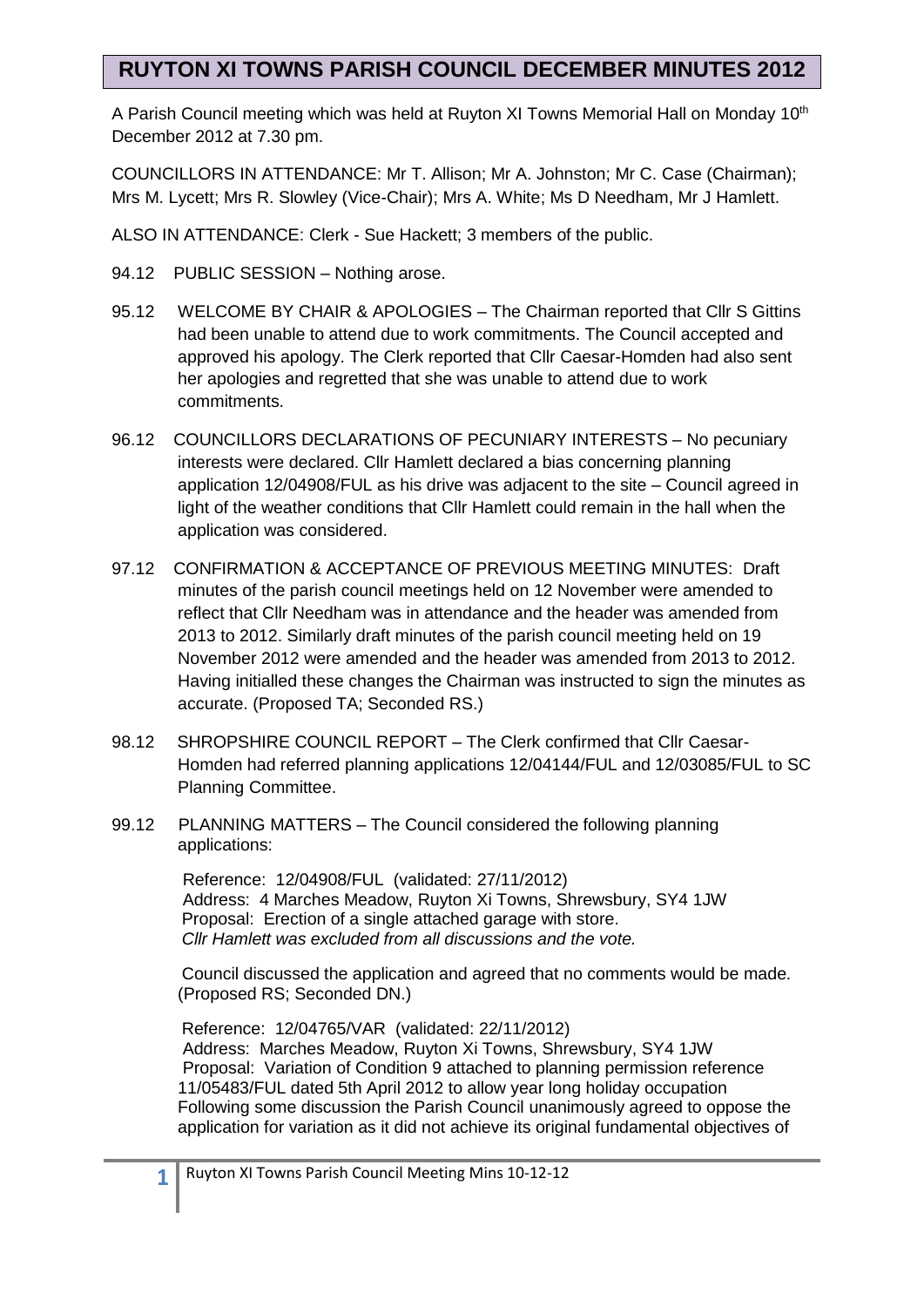### **RUYTON XI TOWNS PARISH COUNCIL DECEMBER MINUTES 2012**

sustainability and tourism which the council supported when the original planning application was considered (Jan 2012).

 The variation was not regarded as a short stay holiday let and ran the risk of becoming a permanent residence which would be located in an area determined as open country side by SC and therefore unacceptable. It is also contrary to the Parish Council's current SAMDev response. (Proposed CC Seconded AJ.)

The Clerk reported the following SC Planning Decisions:

Reference: 12/04013/FUL (validated: 09/10/2012) Address: Inglewood, School Road, Ruyton XI Towns, Shrewsbury, Shropshire Proposal: Erection of a two storey side extension with porch to front Decision: Grant Permission

Reference: 12/04034/FUL (validated: 10/10/2012) Address: Two Gates , Ruyton Xi Towns, Shrewsbury, SY4 1HU Proposal: Erection of a two storey extension Decision: Grant Permission

Reference: 12/04126/FUL (validated: 02/10/2012) Address: Talbot Inn , Church Street, Ruyton Xi Towns, Shrewsbury, SY4 1LA Proposal: Conversion of former barn and stable into self contained holiday home (Amendment to consented scheme 12/00161/FUL & 12/0162/LBC) Decision: Grant Permission

Reference: 12/03756/FUL (validated: 10/09/2012) Address: Barncroft Nurseries , Olden Lane, Ruyton Xi Towns, Shrewsbury Proposal: Change of use of agricultural land to touring caravan site, siting of associated infrastructure and service building and formation of new vehicular access. Decision: Grant Permission

### 100.12 HIGHWAYS & FOOTWAY LIGHTING

a. Shotatton Cross Roads A5 - The response received from MP Owen Paterson was considered and it was decided that the Clerk should respond as follows:

Thanking the MP for his response and acknowledging that SC have indeed suggested a proposal which improved congestion issues at the cross roads but did not in the opinion of the Council improve safety issues. The problem therefore remained and the PC believe that the only way forward is to introduce both a roundabout and extend the existing dual carriage way between Wolfs Head and Mile End roundabouts. This was recognised as the only way forward. The PC eagerly await the MP's response on the matter and respectfully suggest that neighbouring parish councils are also consulted on the matter which affects their residents' daily lives. Recognition should also be given to the improved signage proposals put forward in the MP's letter. (Clerk to action and copy Cllr Caesar-Homden.)

b. Other Local issues – Clerk instructed to report a hazardous pot hole in mid Wykey nr Wykey Farm.

#### 101.12 FINANCE

a. Payments - Clerk presented the following suppliers invoices; which required authorisation by the Parish Council. The Council unanimously approved and